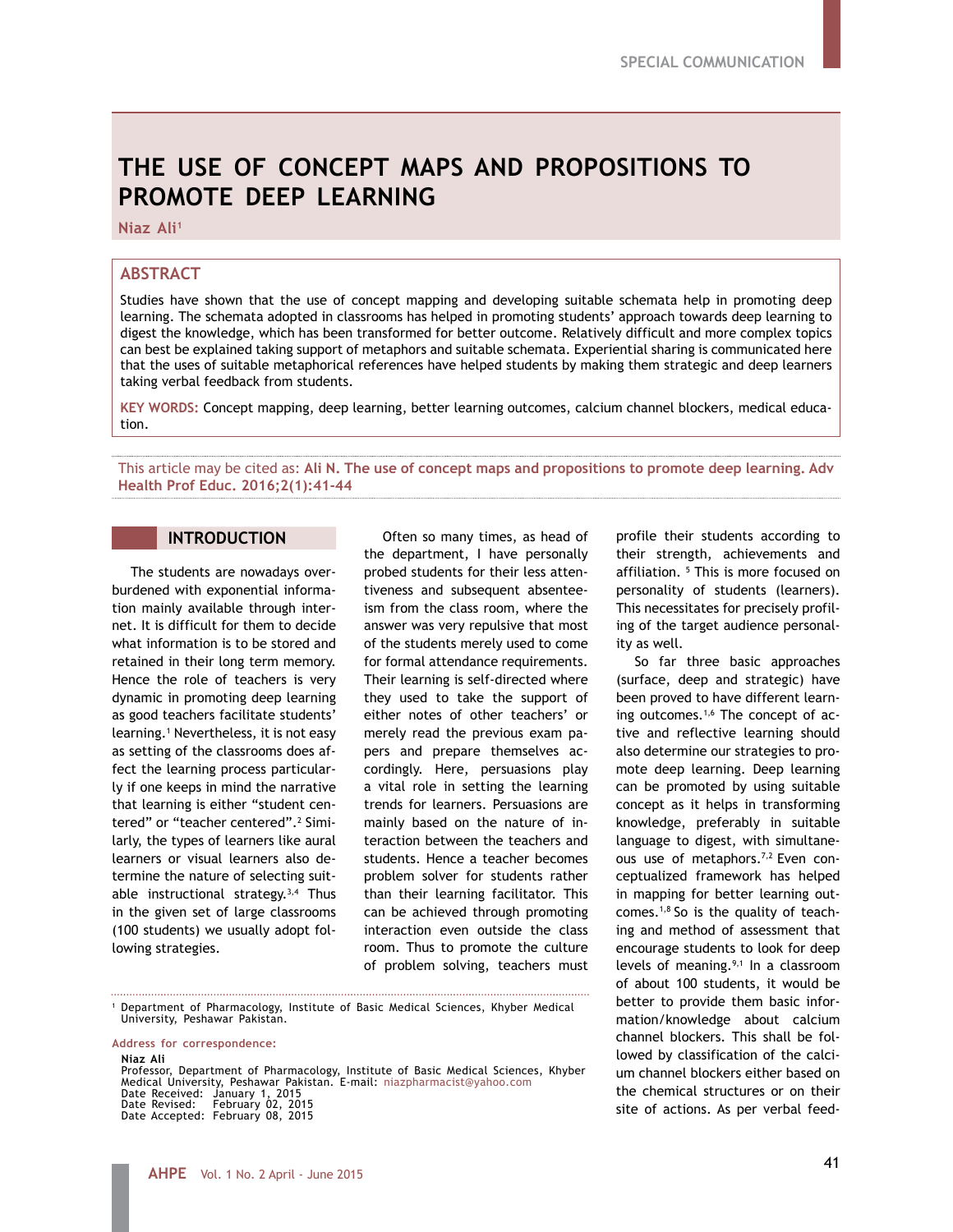back, classification based on sites of action is more preferred by learners as it has helped the learners in application of knowledge in different clinical conditions. More, it has been difficult for the learners to remember classification based on chemical structures. To promote deep learning, therefore, the concept of schematic learning may be approached. In an attempt for learners' preferred schemata is adopted in Table 1, which shares the key information at a glance:

The students would be guided efficiently to transform the knowledge/information tabulated in Table 1, keeping in view different possible scenarios where they may come across while setting in OPDs / Clinical setup. Like the use of calcium channel blockers may be effective while referring to following schemata or elaboration as well:

B.P = Peripheral Resistance X Cardiac

- **Output**
- B.P = Peripheral Resistance X Heart Rate X Stroke Volume

In order to help the learners to re-

member and differentiate between the calcium channel blockers that act on the heart and blood vessels, the concept of propositions may be

used. Like uncommon between the common (that all calcium channel blockers act on the blood vessels to dilate) is:

- 1. Verapamil implies for "very much acts on the heart" or relate verapamil with "V" that refers to ventricle and more precisely saying "it's more effect on the heart".
- 2. Diltiazem is referred to "Dil (in Urdu language)" or "diastole" in (English) as it may be attributed to its predominant actions on the heart.

As active learners, contrary to reflective learners, tend to work in group, hence, task(s) at the end of lecture (based on the contents being taught) may be given to promote active learning. This can be achieved using the support of task based leaning strategy too. Hence selection of suitable strategy is critical in information transfer.

Another important aspect which promotes learning is assessment. Likely the students may be asked at the end of presentation or class lecture to accomplish assignment(s)/ tasks at their homes or campus based on following schemata listed in table 2:

This will promote deep learning and make them conditionally active learners (high involvement conditional learning) rather than to be reflective learners who like to work alone.11 In addition this directed self-learning has proved to improve the students' learning as well.

While at the end of lecturing at level of high cognitive domains, students tend to draw conclusions from the topic that been taught. Last 30 - 60 seconds outlines about assessment have worked tremendously to make them strategic and deep learners. For example, hints about assessment (more precisely programmatic assessment nowadays) may be shared keeping view the lecture delivered in the respective contact hour and the use of conceptualization framework; and schemata being adopted have proved to make them more enthusiastic and deep learners (Figure 1).

As tutors, we must know that the strength of learning is enhanced by six factors: importance, message involvement, mood, reinforcement, repetition and dual coding. 12 Hence, the concept of repetition, reinforcement and dual coding shall be ap-

| TABLE 1: A SCHEMATIC ILLUSTRATION OF CALCIUM CHANNEL BLOCKERS TO SHOW ITS PHARMACOLOGICAL ACTIONS AND THEIR RELATIVE<br><b>EFFECTS ON SITES OF ACTIONS<sup>10</sup></b> |                           |                                         |                                         |                                         |  |  |  |  |
|-------------------------------------------------------------------------------------------------------------------------------------------------------------------------|---------------------------|-----------------------------------------|-----------------------------------------|-----------------------------------------|--|--|--|--|
| <b>Drugs</b>                                                                                                                                                            | Dilation of blood vessels | Suppression of cardiac<br>contractility | Suppression of SA nodal<br>automaticity | Suppression of AV nodal<br>conductivity |  |  |  |  |
| Diltiazem                                                                                                                                                               |                           |                                         |                                         |                                         |  |  |  |  |
| Verapamil                                                                                                                                                               |                           |                                         |                                         |                                         |  |  |  |  |
| Nicardipine                                                                                                                                                             |                           |                                         |                                         |                                         |  |  |  |  |
| Nifedipine                                                                                                                                                              |                           |                                         |                                         |                                         |  |  |  |  |
| Nimodipine                                                                                                                                                              |                           |                                         |                                         |                                         |  |  |  |  |

|              |             | TABLE 2: TO REPRESENT PHARMACOLOGICAL PROFILE OF CALCIUM CHANNEL BLOCKERS |                                                                        |                  |                           |  |  |  |
|--------------|-------------|---------------------------------------------------------------------------|------------------------------------------------------------------------|------------------|---------------------------|--|--|--|
| <b>Drugs</b> | indications | Recommended<br>doses                                                      | Time required to get<br>maximum concen-<br>tration in blood<br>(Tmax). | Plasma half life | Adverse drug<br>reactions |  |  |  |
| Diltiazem    |             |                                                                           |                                                                        |                  |                           |  |  |  |
| Verapamil    |             |                                                                           |                                                                        |                  |                           |  |  |  |
| Nicardipine  |             |                                                                           |                                                                        |                  |                           |  |  |  |
| Nifedipine   |             |                                                                           |                                                                        |                  |                           |  |  |  |
| Nimodipine   |             |                                                                           |                                                                        |                  |                           |  |  |  |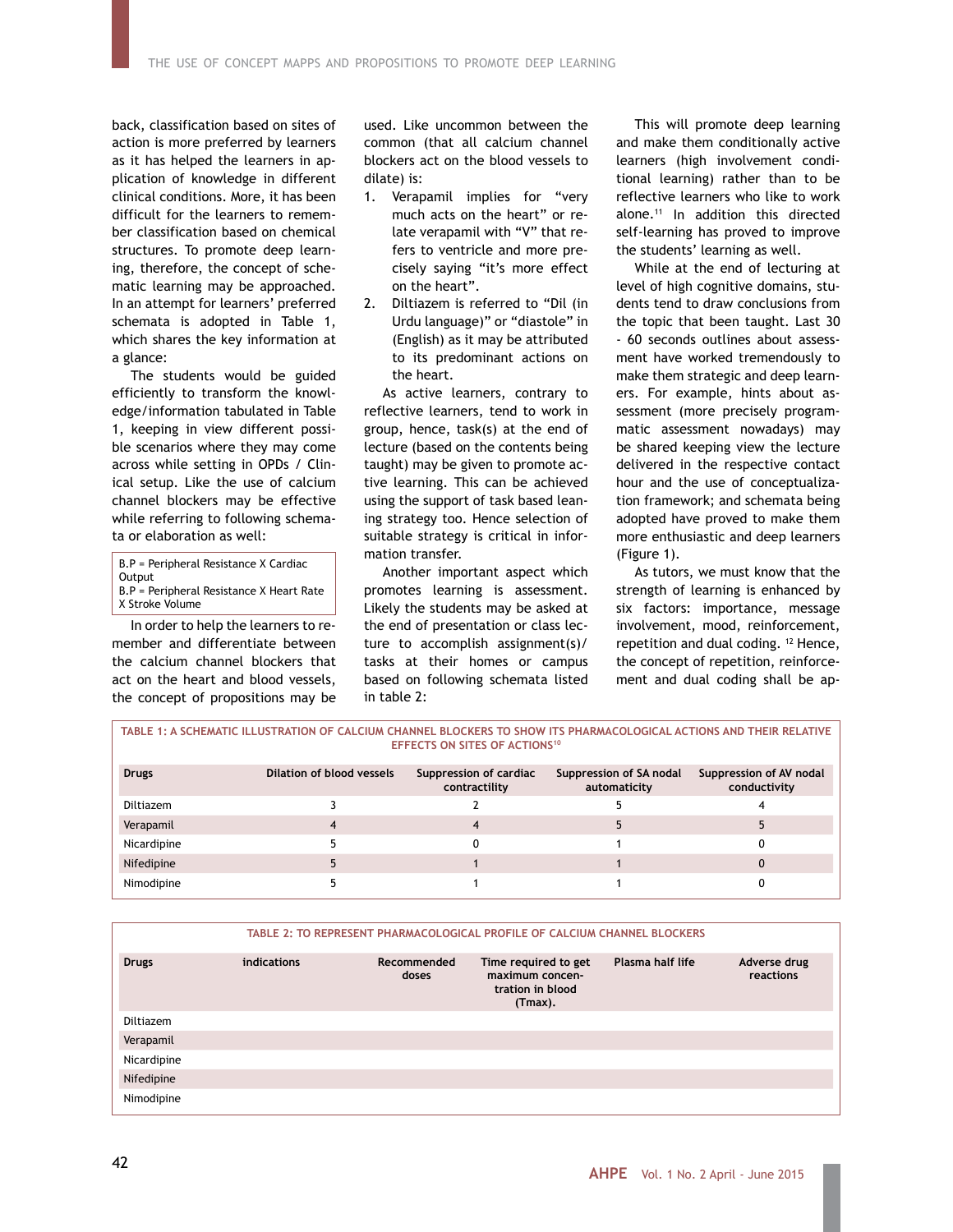

plied practically in the class room as well.

As stated earlier, students should be informed about assessment and ways of assessments to be adopted as well. Even during lecturing, they may be informed that questions (whether multiple choice questions, short answered questions or long answered questions) may be set likely in the manner as discussed during class no matter what suitable learning strategies have been adopted for mode of information transfer. This will direct their self-learning as well. This will help learners to read how much? And which information / knowledge are important for them or otherwise. Guide for further reading also determine their reading behaviors as reading is one of the components that promote deep learning as well. However, care shall be taken in mind that learners can assimilate the information being provided. The importance of prior knowledge and

recall will help in learning and building new concepts. This will keep the tutor to the topic and relevancy shall be maintained to avoid the unnecessary information overload.<sup>11,13,14</sup>

Having said that, for difficult topic to remember, schemata, concept mapping and the use of propositions will work where retrieval of prior knowledge is easy that can help the learners to solve the scenarios or the task being assigned thereafter. This will promote constructivism of the topic contents in a meaningful manner for development of different clusters (data points) that may help in application of their knowledge, comprehension for synthesis and evaluation in different clinical scenarios in near future.

For example, knowledge imparted on schemata mentioned in Table 1 and subsequent task assigned in Table 2 can be applied in two different cases.

Case 1: A 50 years male, with

no other concomitant ailments except asthma, is reported in the OPD with isolated systolic hypertension BP=150 mm Hg. He is suffering from mild bilateral headache. Ruling out all other possible causes of headache, you are of the opinion that the patient is hypertensive and requires treatment. Assuming normal ECG reports, if you have been asked to select a suitable drug from Table 1, what shall be your choice? Justify your answer while referring to its pharmacological actions not more than in three sentences?

Case 2: if the same patient (mentioned in above in case 1) with similar isolated systolic hypertension BP=150 mmHg is reported for an ectopic beat, what drug will you advise from Table 1 assuming that the patient is not asthmatic? No signs and symptoms of congestive heart failure are there. Your logical statements should not be more than three lines?